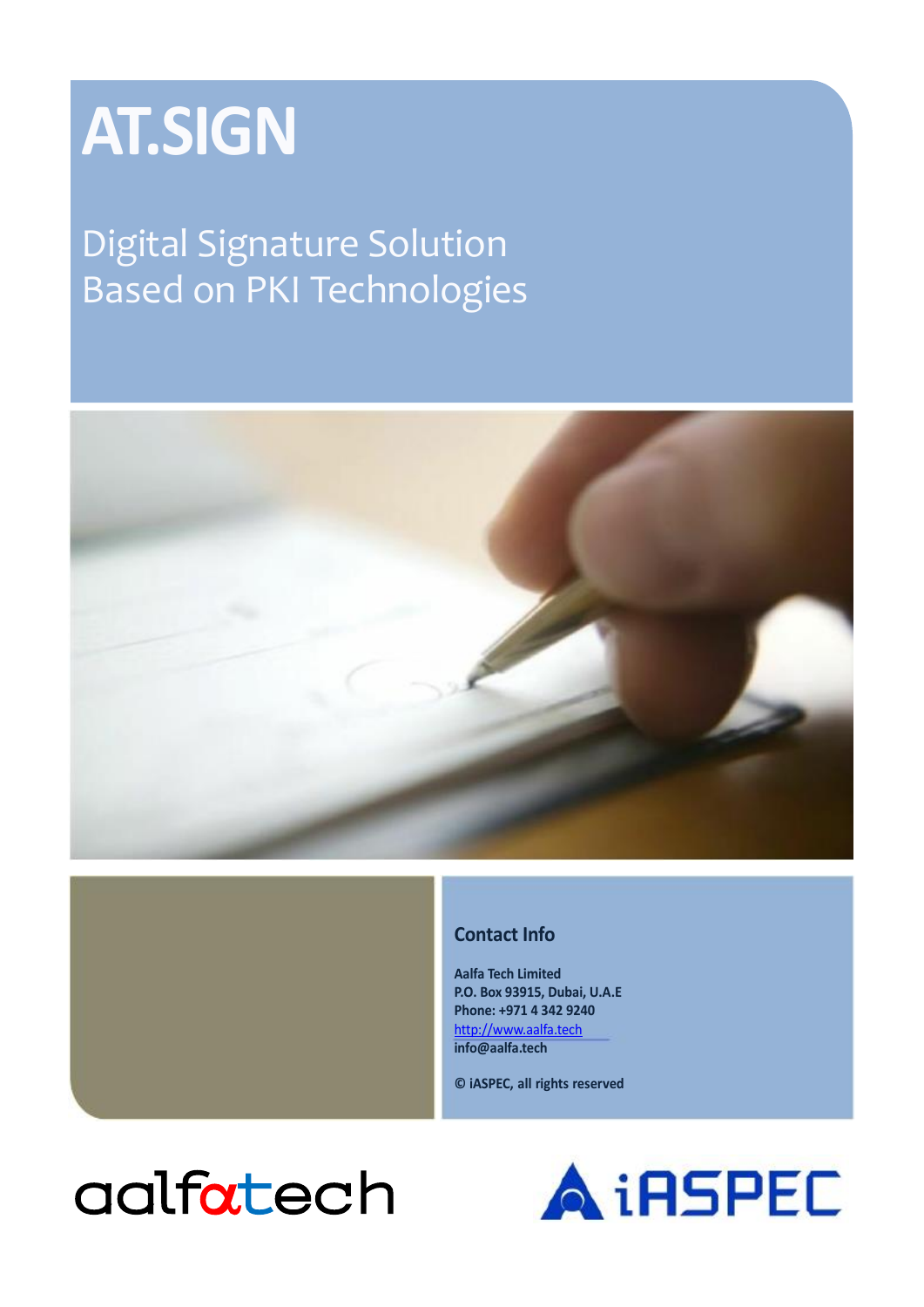## AT.SIGN

#### **Digital Signing**

Digital signing is a commonly accepted technology for protecting integrity and proving authenticity of electronic documents. The basic principle behind digital signing is the application of an asymmetric cryptographic calculation on the document content, using a pair of "keys" (known as the private key and public key pair) that are uniquely assigned to the "signer" of the document. This asymmetric sharing of a secret or secrets, in the form of the private key and public key; as well as the use of these keys to perform digital signing is generally considered as one of the best ways to establish "non-repudiation" on the electronic information exchanged between the involved parties. These key pairs are commonly referred to as the digital certificates.

The Public Key Infrastructure (PKI) refers to a set of hardware, software, people, policies, and procedures needed to create, manage, distribute, use, store, and revoke these digital certificates. Many nations and economies, including the Hong Kong SAR, have legislations enacted for accepting "Digital Signature" based on digital certificates issued by recognized Certificate Authority (CA) as having the same legal standing as physical signatures in hardcopy forms. However, the perceived and real difficulties in adopting and using PKI have hampered its wider adoption of digital signing.

#### **The AT.SIGN Solution**

To fundamentally solve these problems, we must find a sufficiently secure way to store these digital certificates and to give the users the needed mobility when accessing them for digital signing and other purposes. In practice, it must not tie the user to a particular client device where the certificate is stored. Ideally, it must not rely on the use of some special hardware that is attached to the client device for the reading and decoding of these digital certificates.

The AT.SIGN is a software solution that is designed to address these concerns and to solve the associated problems.



Figure 1. The subsystems of AT.SIGN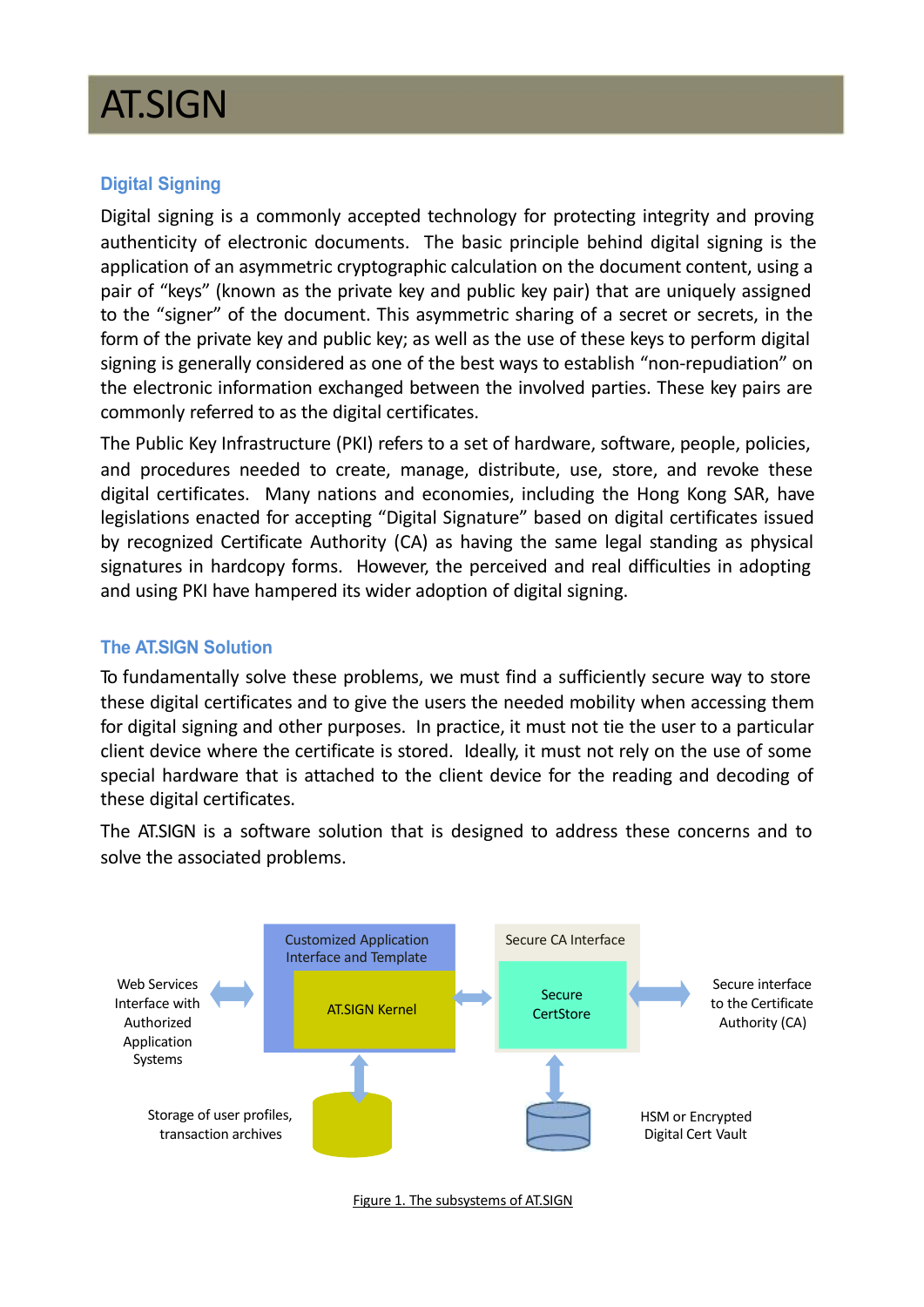#### **Feature Highlight**

AT.SIGN is designed for small to large scale deployments. Key features of its subsystems are:

#### **AT.SIGN Kernel**

- Maintaining profiles of registered users and making use of the AT.Pass or other OTP services for user authentication;
- Performing the signing services in accordance to the electronic signature standards supported (e.g. XML signing, PDF signing….);
- Performing signature verification services;
- Journaling and archiving the signing and verification actions and other key events;
- Providing a secure interface for retrieving and viewing of audit trail archive.

#### **HSM Integration and Secure CertStore**

- Managing the secure storage of the digital certificates for all registered users;
- Interfacing with the CA through the customized CA interface module;
- Managing the encryption and storage the digital certificates in the digital certificate vault or in a HSM;
- Retrieval of the digital certificates for performing the signing and verification services.

#### **Web Services API and Client Library**

- Web Services API and Client Library that can be used in the integration with the target applications systems;
- Customized features can be added to the library upon customization.

#### **Application Interface and Templates**

- An application oriented Web Services interface and Client Library to facilitate the easy integration of AT.SIGN services with the application systems
- Application templates are provided to assist designers and implementation engineers in the development of applications with customized workflow requirements.

#### **Secure CA Interface**

- A secure channel for the direct interface with the CA for the acceptance of Digital Certificates for storage at CertStore as directed and on behalf of the users
- Performing Digital Certificate management instructions from the CA (e.g. revocation, downloading of blacklist…)
- Encrypted storage of the Digital Certificates on hard disk and/or the HSM to guard against any theft or loss of these devices and data

#### **AT.SIGN Server Requirements**

System

Any OS supporting Java JRE 1.6 and above

- Database MySQL 5.0 and above; • PostgreSQL 8.4 and
	- above;
	- MS SQL 2008 and above
	- Oracle 9i and above
	- DB2